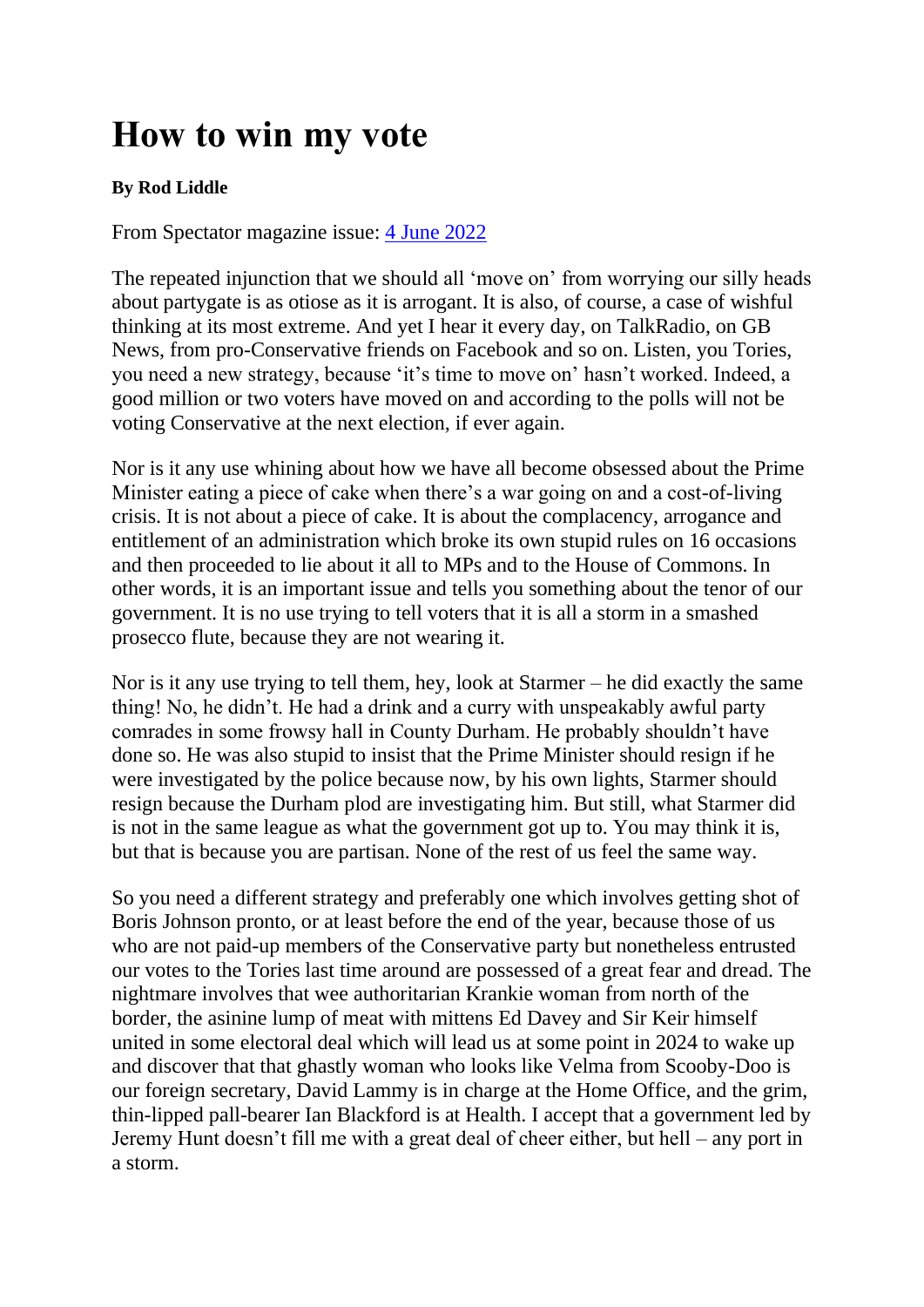Once Boris is gone, the new leader should commit him- or herself to telling the truth from time to time, rather than lying almost reflexively as the first response to any burgeoning crisis. It is a habit which demeans government, of course, and it is by no means confined to No. 10. Dissembling and fibbing now runs through government departments. They lie brazenly and when found out, they start the dissembling.

To give you an instance of this, let me direct you to the badger cull – a hugely unpopular and provenly useless policy, yet one to which the government, in its stupidity, still cleaves. I realise that most of you Conservatives don't give a monkey's about badgers, or perhaps actively hate them. You may even go out yourselves of an evening with a lantern and a claw hammer, hunting these creatures down. But this is not about badgers, per se. It is about telling the truth, or, more to the point, the government's inability to do so – and its deviousness.

In March the respected medical journal Vet Record produced an independent, peerreviewed study of the efficacy of the badger cull and its success or otherwise in preventing the spread of bovine tuberculosis in cattle. The review suggested that the cull had been of pretty much no use whatsoever in this regard.

The Department for Environment, Food and Rural Affairs responded with figures of its own which completely contradicted those published in Vet Record. It also cast doubt upon the integrity of the researchers by suggesting that they were parti pris and had 'manipulated' data, and further said it was 'disappointed' to see the figures published in a scientific journal. The misinformation – for that is what it was – put out by Defra was allowed to exist in the public domain for six weeks, thereby suggesting to the public that a bunch of bunny-huggers were having a go at the badger cull again but that the real figures showed the cull was working.

On 10 May, after repeated correspondence with the Vet Record research team, the government at last came clean. It apologised fully to Vet Record and the researchers and admitted its own calculations were totally wrong. One of the Vet Record authors, Tom Langton, said: 'We've looked at all the available data – ten times as much as Defra – whereas it appears that Defra have carefully selected only some of the data they thought would serve their purposes.

'We asked them four times for it, but they have just stonewalled us for five weeks, before eventually admitting it was Defra themselves who had manipulated the data used for their calculations. Once the correct figures were used, Defra's claims simply didn't stack up. They would have got away with it if we hadn't studied the data so closely.'

A government free of that kind of chicanery would appeal to me and, I think, to many others.